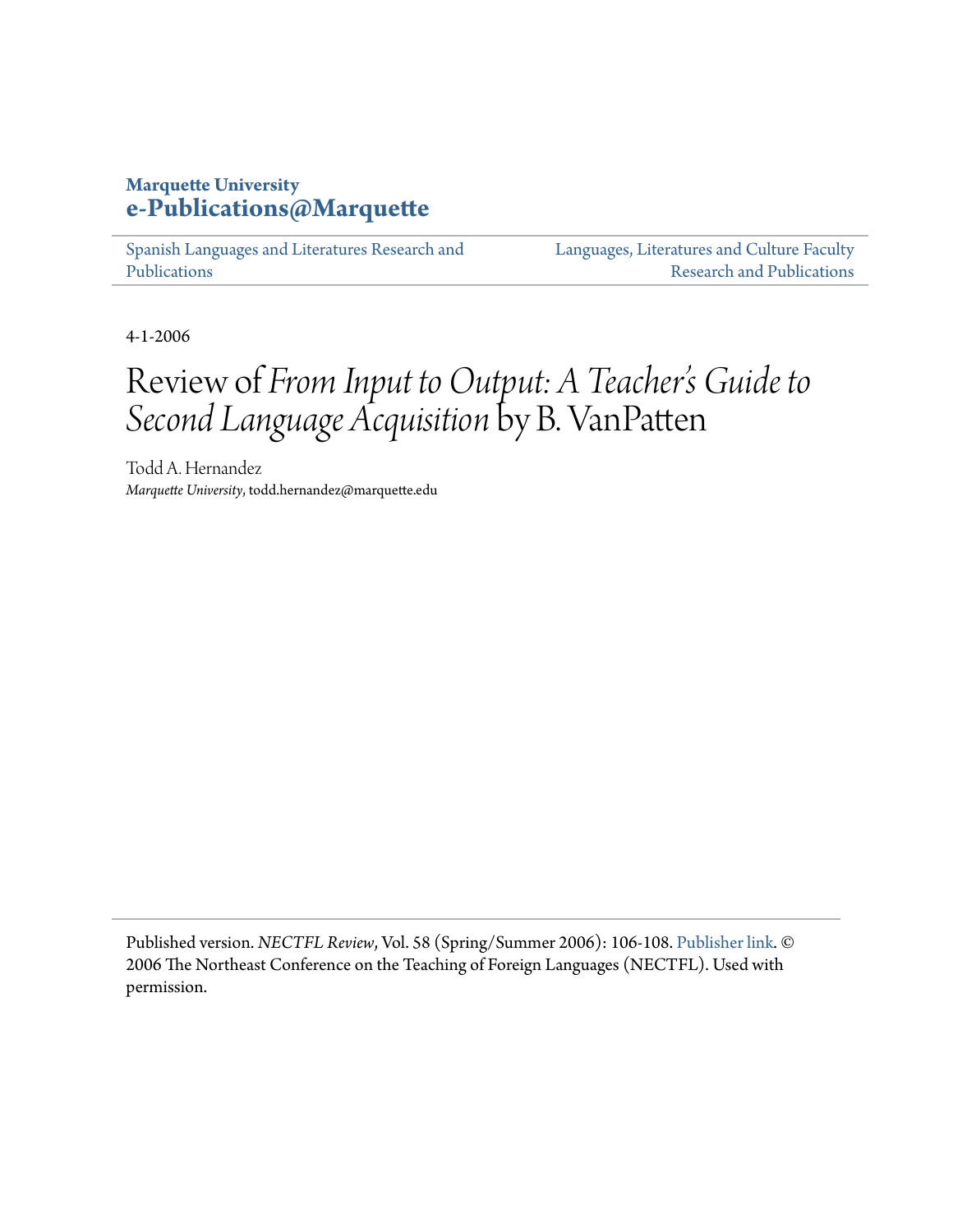is in New York City. Finally, all of the chapters should foster a discussion among students about classmates, teachers, neighbors, and friends who are of Hispanic origin, so as to bring the learning of Spanish language and culture out of the classroom and into the real world.

Although this is the first middle school introductory Spanish language and culture program that this reviewer has examined carefully, *¡Exprésate!* appears to be genuinely solid program. This reviewer thus wholeheartedly encourages prospective adopters of the textbook package to visit www.hrw.com to explore for themselves the rich possibilities of *¡Exprésate!*

Eileen M.Angelini, Ph.D. Chair of Modern Languages Canisius College Buffalo, NY

## **VanPatten, Bill.**  *From Input to Output: A Teacher's Guide to Second Language Acquisition.*

### **New York: McGraw Hill, 2003. ISBN 0-07-282561-8. Pp. iv+127.**

In *From Input to Output: A Teacher's Guide to Second Language Acquisition*, Bill VanPatten provides the non-specialist with a clear, concise introduction to second language acquisition (SLA) research. The text is intended for teachers, administrators, and students interested in learning about SLA.As VanPatten notes, the text can be used as part of a graduate teaching assistant orientation, as a supplement to a foreign language methods course, or as the main text in a professional development course for pre-K-12 foreign language teachers.

The text consists of an introduction, five chapters, and an epilogue. It is organized around three fundamental components of SLA and their processes: input, the developing system, and output.The introduction provides the reader with basic information about the scope and background of SLA research.The author describes his approach to SLA as psycholinguistic, stating that his main objective is to explain the processes and internal factors involved in the development of a linguistic system.

VanPatten reviews five statements or "givens" about SLA in his first chapter: (1) SLA involves the creation of an implicit (unconscious) linguistic system; (2) SLA is complex and consists of different processes; (3) SLA is dynamic but slow; (4) most second language learners fall short of native-like competence; and (5) skill acquisition is different from the creation of an implicit system.

In Chapter Two, the author examines the concept of input and how a language learner makes use of it to create a linguistic system.Because input is a critical ingredient for successful SLA, he identifies its two key features:

- it is directed to the learner or is language that the learner hears in the speech around him or her; it is not language the learner produces;
- it is language with a communicative intent; the learner's communicative job is to capture the message or meaning contained in the utterance or sentence, that is, the learner's primary focus is on meaning (26-27).

VanPatten also reviews the nature of input processing. He describes the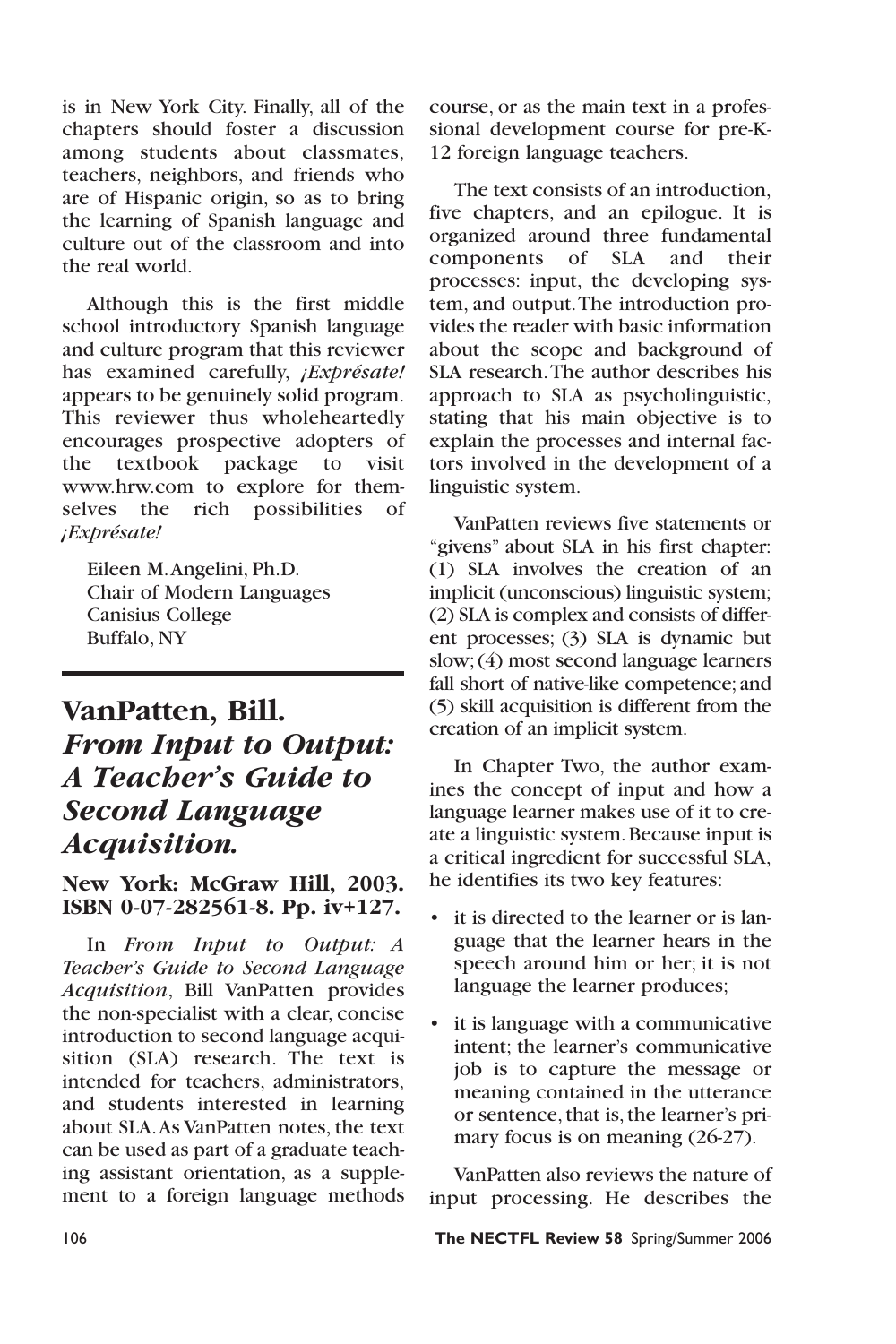concept of input processing as the way in which language learners make sense of the language directed to them and how they obtain "linguistic data" from it. The chapter concludes with an informative discussion of how to facilitate the comprehension of input.

In Chapter 3, VanPatten goes on to describe how a language learner develops an implicit linguistic system consisting of a network of connections between words and grammatical forms. Two key terms are defined: accommodation and restructuring. Accommodation involves the incorporation of form into the linguistic system.Restructuring refers to how syntax and other structures may change when the system obtains certain kinds of data.VanPatten explains that the linguistic system undergoes transformation as it interacts with new, comprehensible input. In Chapter Four, he describes how a language learner develops the ability to produce output. Output is defined as language that a learner produces to express meaning. The author identifies two important sets of procedures that must be developed in order for a learner to be able to produce output: access and production strategies. Access is defined as the activation of lexical items and grammatical forms necessary to express particular meanings (63). Production strategies refer to the procedures a learner uses to create sentences.VanPatten also discusses the role of output in the development of the linguistic system,adopting the position that interaction with other speakers can encourage learners to process the input better.

In the final chapter, VanPatten addresses several questions that classroom instructors often ask. The questions concern topics ranging from the role of drills in classroom instruction to a discussion on feedback and error correction. This chapter provides the author with the opportunity to highlight the major points of the text.

VanPatten concludes with an epilogue, in which he skillfully charts five implications of SLA research for the acquisition-oriented classroom. He also demonstrates several sample activities to illustrate how an instructor might develop second language curricula that encourage meaning-based communication.The five implications are:

- 1. the more input, the better (the more meaning-based the class, the better);
- 2. the more interaction, the better;
- 3. all learner production should be meaning-based or communicative;
- 4. focus on form (or grammar instruction) should be meaning-based and tied to input or communication;
- 5. we should watch out for what we expect of learners.

In *From Input to Output: A Teacher's Guide to Second Language Acquisition*, VanPatten provides a clear overview of SLA.The text certainly can be used as part of a methods course or professional development workshop. The text has several special features as well, such as the "Pause to Consider…" boxes,which invite the reader to reflect on issues related to SLA and classroom instruction. In a methods course, the issues presented in these sections can also be treated as discussion questions or topics for class presentations. Key concepts are printed in boldface, and are also defined in the glossary. The "Read More about It" sections provide the reader with additional readings on chapter topics. In summary, this is a most valuable text for the instructor training future teachers.